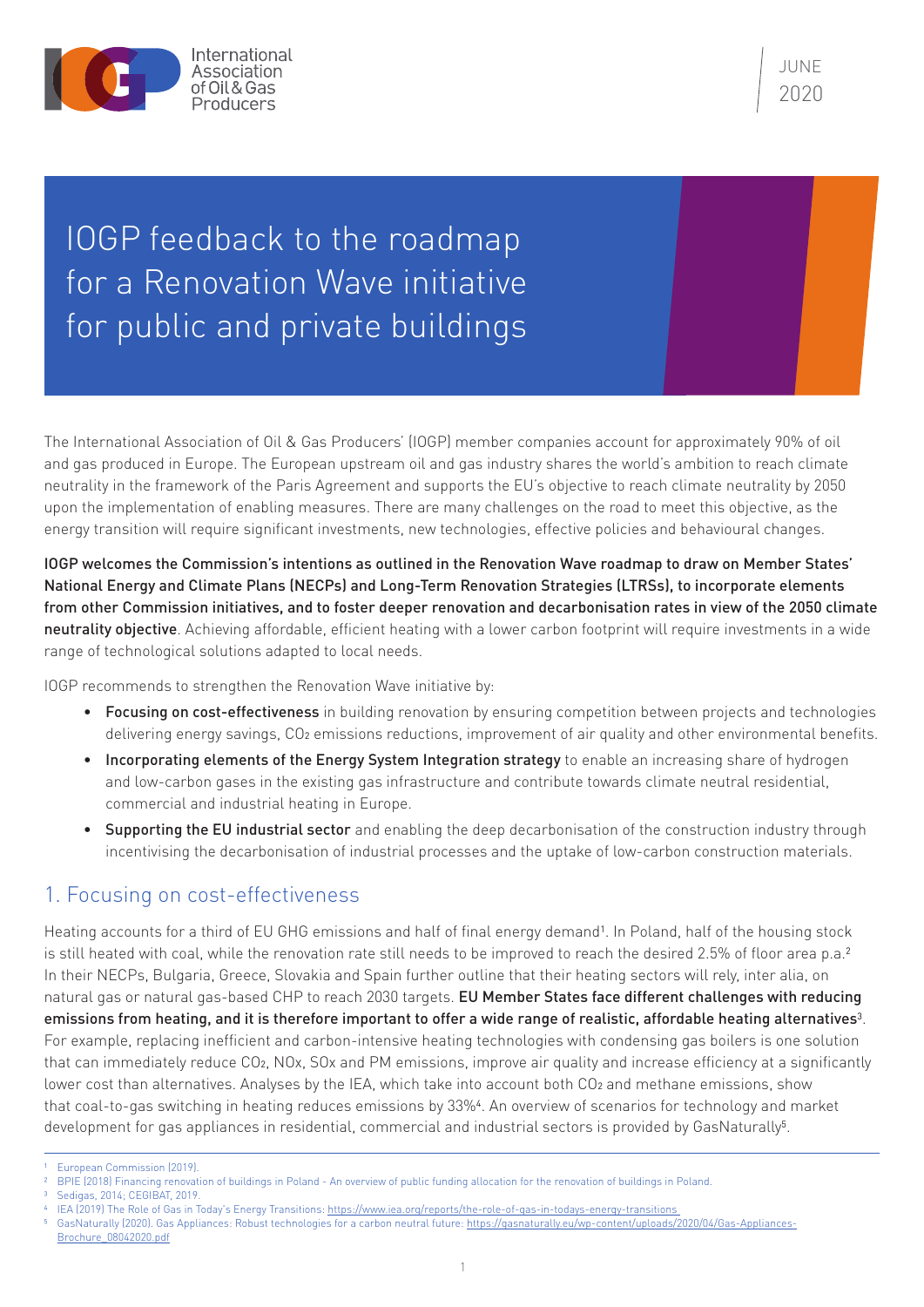The European Court of Auditors have recently assessed whether EU co-funded energy efficiency investments in buildings have cost-effectively helped the EU toward its 2020 energy saving target<sup>6</sup>. The auditors concluded that operational programmes and project selection have not been driven by a cost-effectiveness rationale. Because of a lack of comparative assessment, projects delivering higher energy savings or other benefits at a lower cost have not been prioritised. In order to achieve affordable, efficient heating with a lower carbon footprint, a wide range of technological solutions must be enabled to compete.

The Renovation Wave presents an opportunity to bring a greater focus on cost-effectiveness in building renovation by ensuring greater competition between projects and technologies that deliver energy savings, CO2 emission reductions, improvement of air quality and other environmental benefits.

## 2. Incorporating elements of the Energy System Integration strategy

The Renovation Wave roadmap states that *"In order to reach climate neutrality by 2050, deep renovation should also address building integrated renewables and efficient renewable heating and cooling systems, waste management, sustainability, mobility and circularity principles"*. The Renovation Wave should in addition to this incorporate elements of the Energy System Integration strategy, which aims to achieve the progressive decarbonisation of the gas sector7, to ensure that hydrogen and low-carbon gases associated with natural gas infrastructure (adapted where necessary) can create synergies and thereby significantly contribute to deep renovation and the decarbonisation of the heating sector.

Natural gas, hydrogen and low-carbon gases can be transported over long distances and stored for longer periods, and be used in sectors in which full electrification is challenging. Today, the gas infrastructure plays an important role in storing the energy required to secure affordable heating during the winter season, and as such in enhancing energy security. Existing gas storage facilities reported on the AGSI+ platform hold up to 1440 TWh of gas<sup>8</sup>. In areas with no access to distribution networks, liquified natural gas (LNG) can be supplied to regasification stations that feed off-grid "island" gas networks. The scale-up of hydrogen and low-carbon gases in heating would allow for drawing on the current strengths of the European gas infrastructure towards 2050.

European decarbonisation scenarios point to a remarkable potential for hydrogen in residential, commercial and industrial heating. For example, the FCH JU Hydrogen Roadmap Europe sees a potential of up to 465 TWh hydrogen for heating households by 20509, whereas research institutes IFPEN and SINTEF sees a potential demand for up to 1503 TWh hydrogen in the residential and commercial sectors combined in addition to 470 TWh hydrogen for medium- and high-grade heat in the industrial sector by 2050<sup>10</sup>. Importantly, such scenarios include both hydrogen produced with renewables and hydrogen produced from natural gas with carbon capture and storage or utilisation (CCUS). The parallel development of a dedicated hydrogen infrastructure and the ability to blend hydrogen with natural gas is important, as blending provides outlet flexibility and builds on existing natural gas assets. In their NECPs, 22 Member States foresee a role for hydrogen in the decarbonisation of their energy systems<sup>11</sup>. The Dutch LTRS already refers to hydrogen as one option for sustainable heating<sup>12</sup>. Trials for hydrogen blending in residential and commercial heating systems are already ongoing in the UK,<sup>13</sup> and further research and development will be needed to scale this solution up in Europe.

By incorporating elements of the Energy Sector Integration strategy, the Renovation Wave could enable an increasing share of hydrogen and low-carbon gases in the existing gas infrastructure and contribute towards climate neutral residential, commercial and industrial heating in Europe.

<sup>13</sup> See HyDeploy:<https://hydeploy.co.uk/why-hydeploy/>

<sup>6</sup> ECA (2020). Special Report 11/2020: Energy efficiency in buildings: greater focus on cost-effectiveness still needed: [https://www.eca.europa.eu/en/Pages/DocItem.](https://www.eca.europa.eu/en/Pages/DocItem.aspx?did=53483) [aspx?did=53483](https://www.eca.europa.eu/en/Pages/DocItem.aspx?did=53483)

See EC consultation on the Energy Sector Integration strategy: [https://ec.europa.eu/info/news/preparing-future-eu-strategy-energy-sector-integration-2020-apr-14\\_en](https://ec.europa.eu/info/news/preparing-future-eu-strategy-energy-sector-integration-2020-apr-14_en) 8 AGSI+ gas storage data: <https://agsi.gie.eu/#/>

<sup>9</sup> FCH JU (2019). Hydrogen Roadmap Europe: [https://www.fch.europa.eu/sites/default/files/Hydrogen%20Roadmap%20Europe\\_Report.pdf](https://www.fch.europa.eu/sites/default/files/Hydrogen%20Roadmap%20Europe_Report.pdf)

<sup>&</sup>lt;sup>10</sup> IFPEN & SINTEF (2019). Hydrogen for Europe pre-study: [https://www.sintef.no/globalassets/sintef-energi/hydrogen-for-europe/hydrogen-for-europe-pre-study-report](https://www.sintef.no/globalassets/sintef-energi/hydrogen-for-europe/hydrogen-for-europe-pre-study-report-version-4_med-omslag-2019-08-23.pdf)[version-4\\_med-omslag-2019-08-23.pdf](https://www.sintef.no/globalassets/sintef-energi/hydrogen-for-europe/hydrogen-for-europe-pre-study-report-version-4_med-omslag-2019-08-23.pdf) <sup>11</sup> See IOGP (April 2020) Assessment of National Energy & Climate Plans: <https://www.oilandgaseurope.org/news/iogp-assessment-of-national-energy-and-climate-plans/>

<sup>&</sup>lt;sup>12</sup> See Dutch LTRS: [https://ec.europa.eu/energy/sites/ener/files/documents/nl\\_2020\\_ltrs\\_en.pdf](https://ec.europa.eu/energy/sites/ener/files/documents/nl_2020_ltrs_en.pdf)